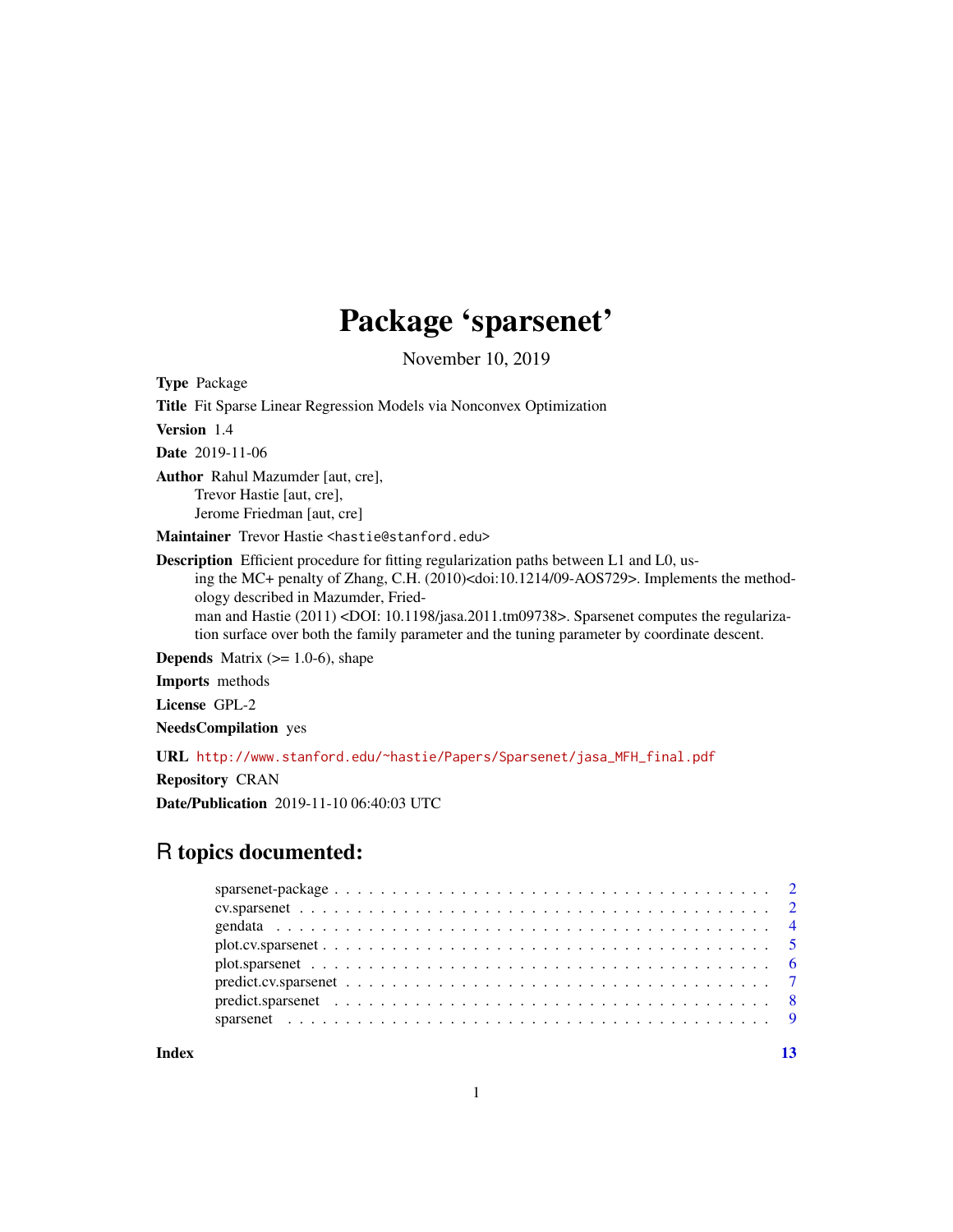<span id="page-1-0"></span>

#### Description

Sparsenet uses coordinate descent on the MC+ nonconvex penalty family, and fits a surface of solutions over the two-dimensional parameter space.

#### Details

| Package: | sparsenet  |
|----------|------------|
| Type:    | Package    |
| Version: | 1.0        |
| Date:    | 2012-01-22 |
| License: | $GPI - 2$  |

At its simplest, provide x,y data and it returns the solution paths. There are tools for prediction, cross-validation, plotting and printing.

#### Author(s)

Rahul Mazumder, Jerome Friedman and Trevor Hastie

Maintainer: Trevor Hastie <hastie@stanford.edu>

#### References

http://www.stanford.edu/~hastie/Papers/Sparsenet/jasa\_MFH\_final.pdf

## Examples

```
x=matrix(rnorm(100*20),100,20)
y=rnorm(100)
fit=sparsenet(x,y)
plot(fit)
cvfit=cv.sparsenet(x,y)
plot(cvfit)
```
cv.sparsenet *Cross-validation for sparsenet*

## Description

Does k-fold cross-validation for sparsenet, produces a plot, and returns values for gamma, lambda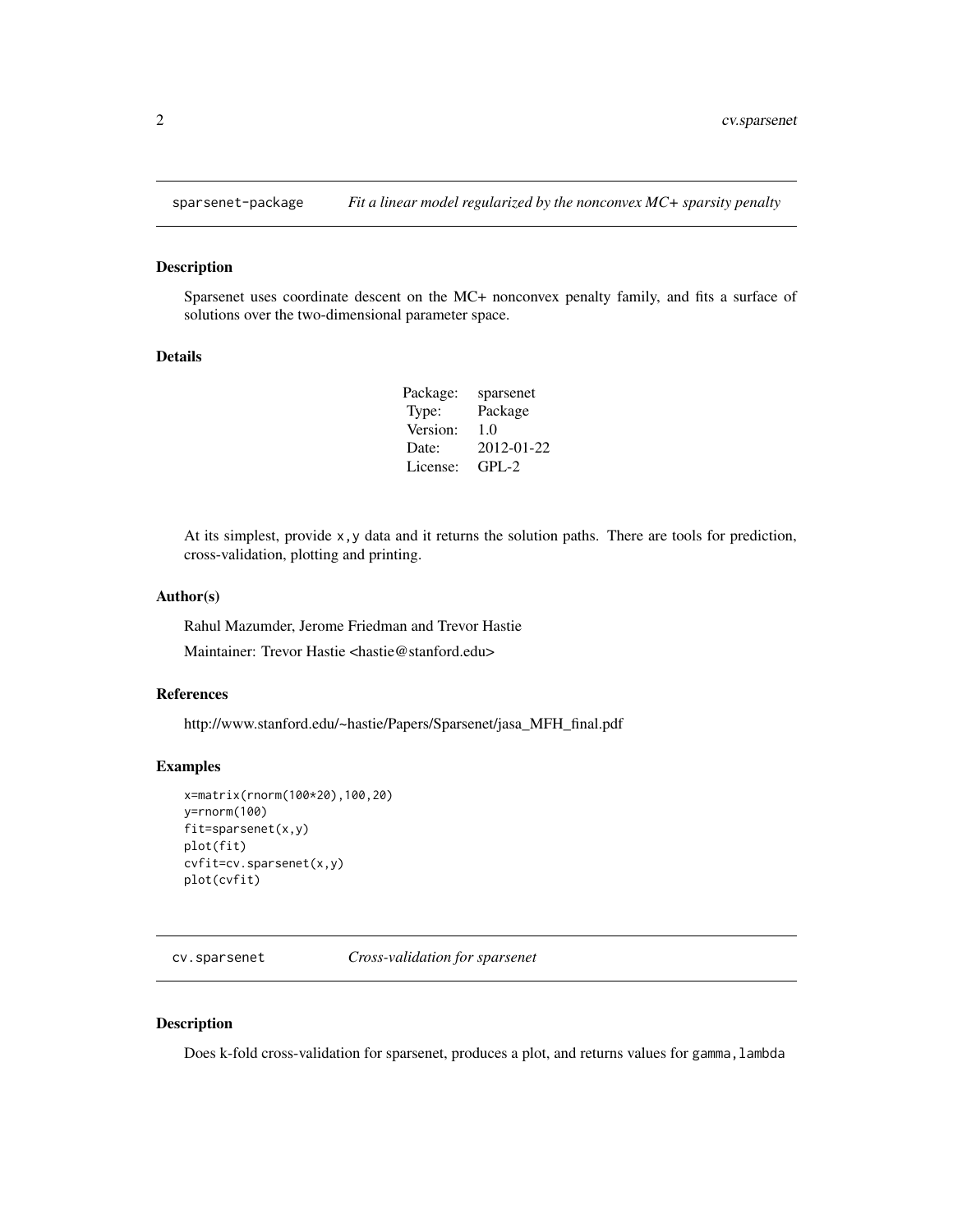## cv.sparsenet 3

## Usage

```
cv.sparsenet(x, y, weights, type.measure = c("mse", "mae"), ..., nfolds = 10,foldid, trace.it=FALSE)
```
## Arguments

| $\mathsf{x}$ | x matrix as in sparsenet.                                                                                                                                                                    |
|--------------|----------------------------------------------------------------------------------------------------------------------------------------------------------------------------------------------|
| y            | response y as in sparsenet.                                                                                                                                                                  |
| weights      | Observation weights; defaults to 1 per observation                                                                                                                                           |
| type.measure | loss to use for cross-validation. Currently two options: squared-error (type . measure="mse")<br>or mean-absolute error (type.measure="mae")                                                 |
| $\cdot$      | Other arguments that can be passed to sparsenet.                                                                                                                                             |
| nfolds       | number of folds - default is 10. Although nfolds can be as large as the sample<br>size (leave-one-out CV), it is not recommended for large datasets. Smallest<br>value allowable is nfolds=3 |
| foldid       | an optional vector of values between 1 and nfold identifying when fold each<br>observation is in. If supplied, nfold can be missing.                                                         |
| trace.it     | If TRUE, then we get a printout that shows the progress                                                                                                                                      |
|              |                                                                                                                                                                                              |

## Details

The function runs sparsenet nfolds+1 times; the first to get the lambda sequence, and then the remainder to compute the fit with each of the folds omitted. The error is accumulated, and the average error and standard deviation over the folds is computed.

## Value

an object of class "cv.sparsenet" is returned, which is a list with the ingredients of the crossvalidation fit.

| lambda        | the values of lambda used in the fits. This is an nlambda x ngamma matrix                          |  |
|---------------|----------------------------------------------------------------------------------------------------|--|
| <b>CVM</b>    | The mean cross-validated error - a matrix shaped like lambda                                       |  |
| cvsd          | estimate of standard error of cym.                                                                 |  |
| cvup          | upper curve $=$ cvm+cvsd.                                                                          |  |
| cvlo          | $lower curve = cvm-cvsd.$                                                                          |  |
| nzero         | number of non-zero coefficients at each lambda, gamma pair.                                        |  |
| name          | a text string indicating type of measure (for plotting purposes).                                  |  |
| sparsenet.fit | a fitted sparsenet object for the full data.                                                       |  |
| call          | The call that produced this object                                                                 |  |
| parms.min     | values of gamma, lambda that gives minimum cvm.                                                    |  |
| which.min     | indices for the above                                                                              |  |
| lambda.1se    | gamma, lambda of smallest model (df) such that error is within 1 standard error<br>of the minimum. |  |
| which.1se     | indices of the above                                                                               |  |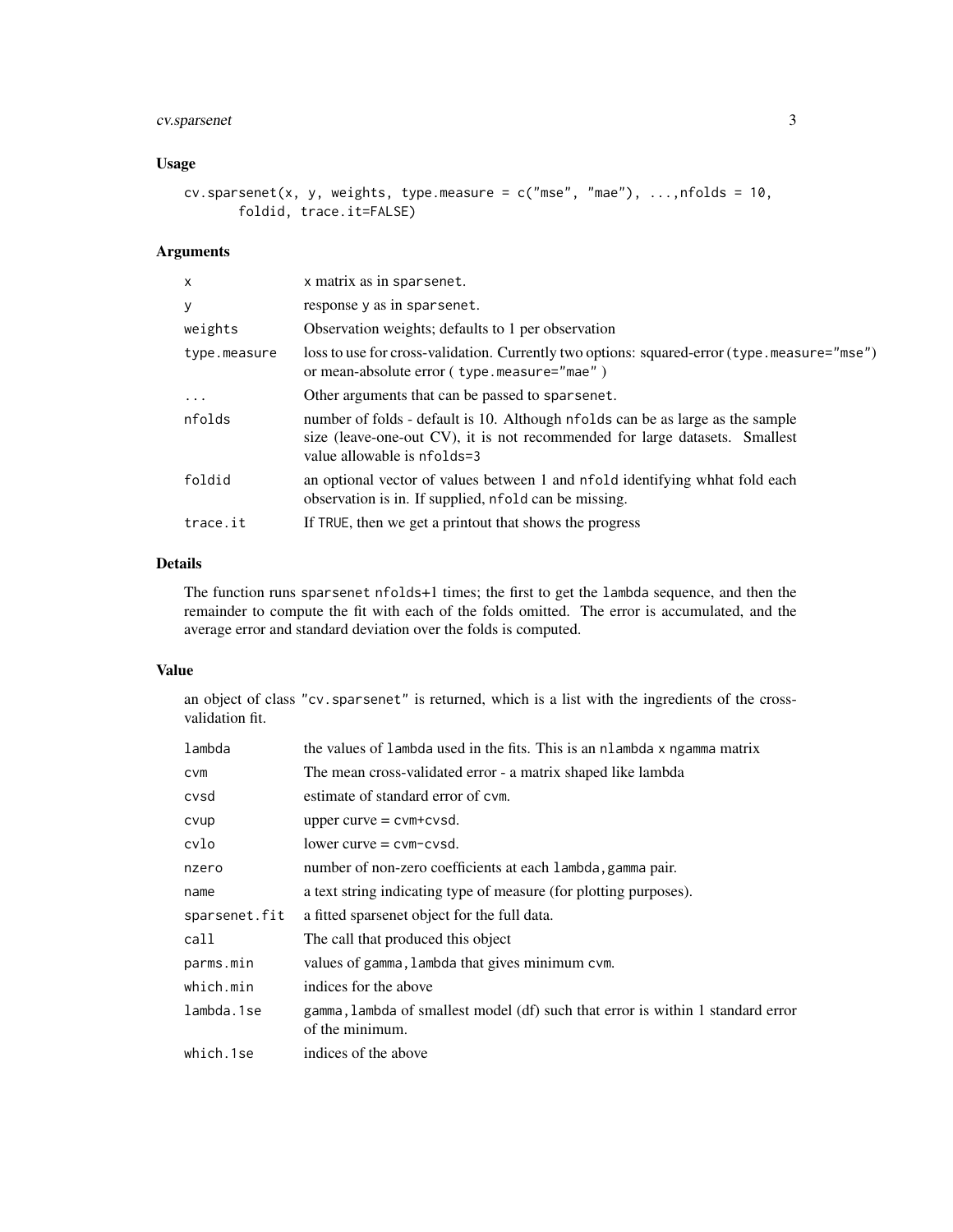#### <span id="page-3-0"></span>Author(s)

Rahul Mazumder, Jerome Friedman and Trevor Hastie

Maintainer: Trevor Hastie <hastie@stanford.edu>

#### References

http://www.stanford.edu/~hastie/Papers/Sparsenet/jasa\_MFH\_final.pdf

## See Also

glmnet package, predict, coef, print and plot methods, and the sparsenet function.

#### Examples

```
train.data=gendata(100,1000,nonzero=30,rho=0.3,snr=3)
fit=sparsenet(train.data$x,train.data$y)
par(mfrow=c(3,3))
plot(fit)
par(mfrow=c(1,1))
fitcv=cv.sparsenet(train.data$x,train.data$y,trace.it=TRUE)
plot(fitcv)
```
#### Description

This function generates x/y data for testing sparsenet and glmnet

## Usage

gendata(N, p, nonzero, rho, snr = 3, alternate = TRUE)

#### Arguments

| N         | Sample size (eg 500)                                |
|-----------|-----------------------------------------------------|
| p         | Number of features or variables (eg 1000)           |
| nonzero   | Number if nonzero coefficients (eg 30)              |
| rho       | pairwise correlation between features               |
| snr       | Signal to noise ratio - SD signal/ SD noise - try 3 |
| alternate | Alternate sign of coefficients                      |

#### Details

Generates Gaussian x and y data. The nonzero coefficients decrease linearly in absolute value from nonzero down to 0. If alternate=TRUE their signs alternate, else not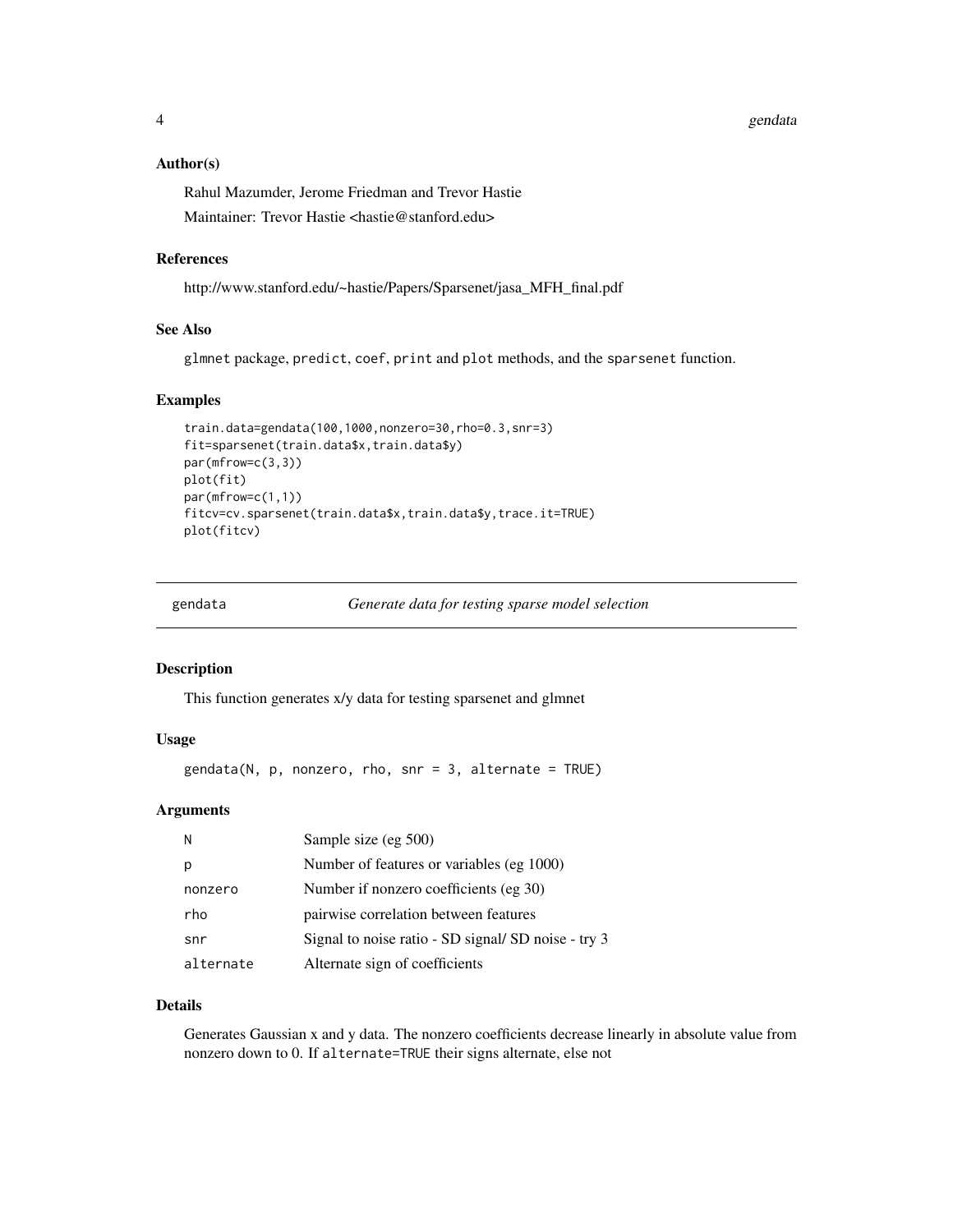```
plot.cv.sparsenet 5
```
## Value

A list with components x and y as well some other details about the dataset

#### Author(s)

Trevor Hastie and Jerome Friedman

## Examples

```
train.data=gendata(100,1000,nonzero=30,rho=0.3,snr=3)
fit=sparsenet(train.data$x,train.data$y)
par(mfrow=c(3,3))
plot(fit)
par(mfrow=c(1,1))
fitcv=cv.sparsenet(train.data$x,train.data$y,trace.it=TRUE)
plot(fitcv)
```
plot.cv.sparsenet *plot the cross-validation curves produced by cv.sparsenet*

#### Description

Plots the cross-validation curves for each value of gamma in one figure, as a function of the lambda values used.

#### Usage

```
## S3 method for class 'cv.sparsenet'
plot(x, \ldots)
```
#### Arguments

| X        | fitted "cv.sparsenet" object       |
|----------|------------------------------------|
| $\cdots$ | Other graphical parameters to plot |

## Details

A plot is produced, and nothing is returned.

#### Author(s)

Rahul Mazumder, Jerome Friedman and Trevor Hastie Maintainer: Trevor Hastie <hastie@stanford.edu>

## References

http://www.stanford.edu/~hastie/Papers/Sparsenet/jasa\_MFH\_final.pdf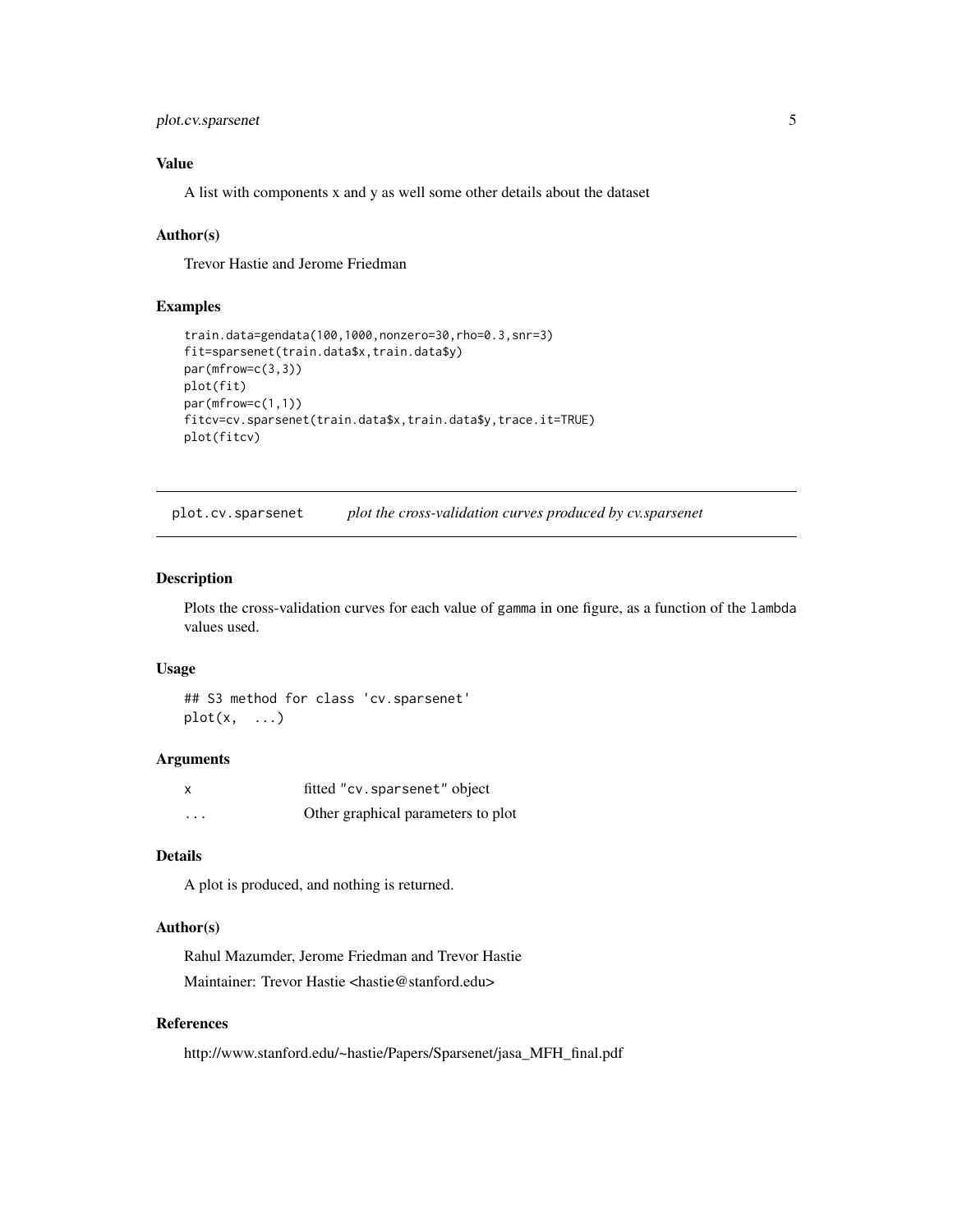## See Also

glmnet package, sparsenet, cv.sparsenet and print and plot methods for both.

#### Examples

```
x=matrix(rnorm(100*20),100,20)
y=rnorm(100)
fitcv=cv.sparsenet(x,y)
plot(fitcv)
```
plot.sparsenet *plot coefficients from a "sparsenet" object*

## Description

Produces a series of coefficient profile plots of the coefficient paths for a fitted "sparsenet" object.

## Usage

```
## S3 method for class 'sparsenet'
plot(x, xvar = c("rsq", "lambda", "norm"), which. gamma=NULL, label = FALSE, ...)
```
#### Arguments

| $\times$    | fitted "sparsenet" model                                                                                                                                                                                 |
|-------------|----------------------------------------------------------------------------------------------------------------------------------------------------------------------------------------------------------|
| xvar        | What is on the X-axis. "rsq" plots against the percent variance explained on<br>the training data, "lambda" against the log-lambda sequence, and "norm" plots<br>against the L1-norm of the coefficients |
| which.gamma | sequence numbers of gamma values to be used in the plots; default is all used in<br>the fit                                                                                                              |
| label       | If TRUE, label the curves with variable sequence numbers.                                                                                                                                                |
| .           | Other graphical parameters to plot                                                                                                                                                                       |
|             |                                                                                                                                                                                                          |

## Details

A series of coefficient profile plots is produced, one for each gamma specified. Users should set up the appropriate layout.

#### Author(s)

Rahul Mazumder, Jerome Friedman and Trevor Hastie Maintainer: Trevor Hastie <hastie@stanford.edu>

## References

http://www.stanford.edu/~hastie/Papers/Sparsenet/jasa\_MFH\_final.pdf

<span id="page-5-0"></span>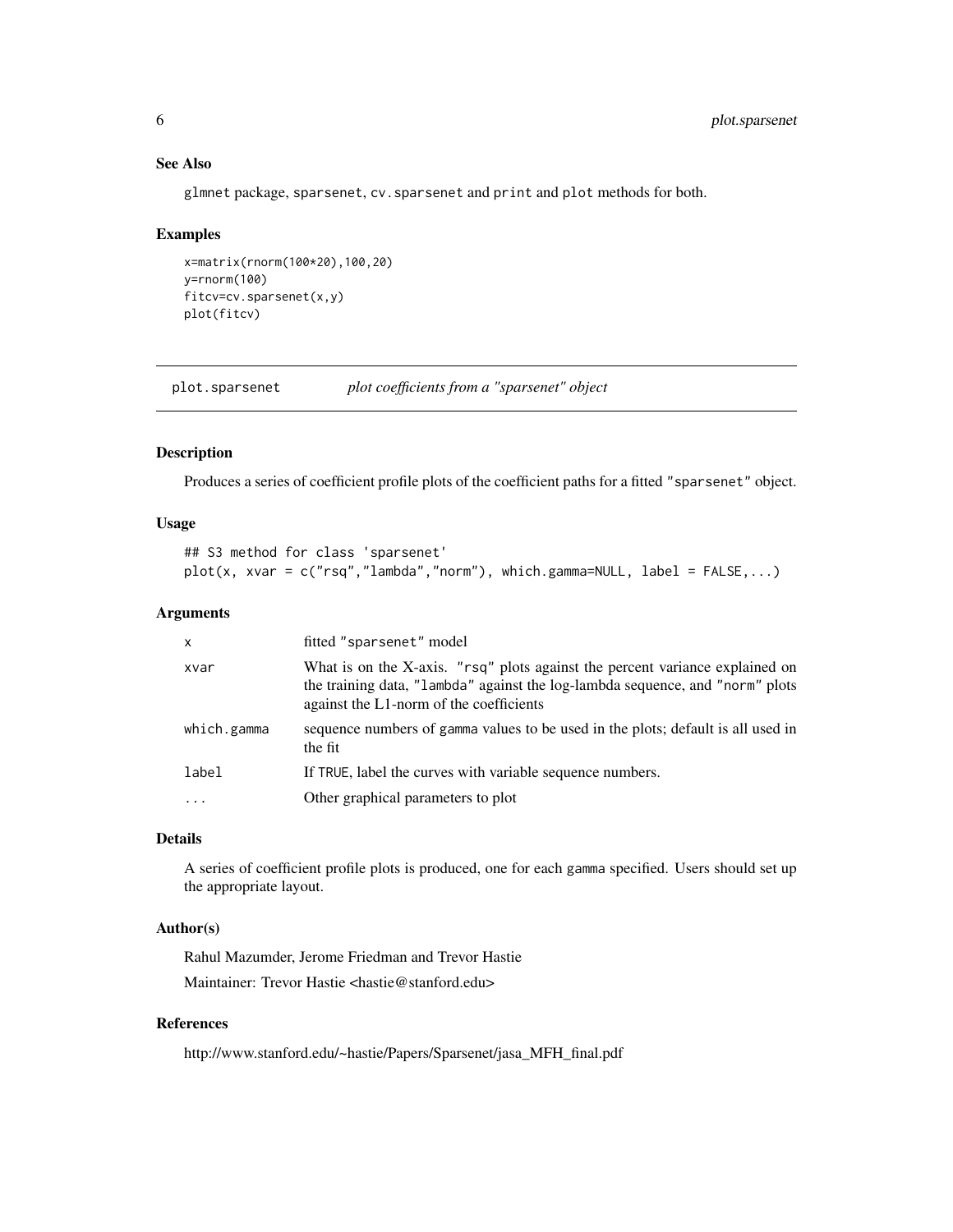## <span id="page-6-0"></span>predict.cv.sparsenet 7

## See Also

glmnet package, sparsenet, cv.sparsenet and print and plot methods for both.

#### Examples

```
x=matrix(rnorm(100*20),100,20)
y=rnorm(100)
fit=sparsenet(x,y)
par(mfrow=c(3,3))
plot(fit)
```
predict.cv.sparsenet *make predictions from a "cv.sparsenet" object.*

## Description

This function makes predictions from a cross-validated sparsenet model, using the stored "sparsenet.fit" object, and the optimal value chosen for lambda.

## Usage

```
## S3 method for class 'cv.sparsenet'
predict(object, newx, which=c("parms.min","parms.1se"),...)
## S3 method for class 'cv.sparsenet'
coef(object, which=c("parms.min","parms.1se"),...)
```
## Arguments

| object   | Fitted "cv.sparsenet" object.                                                                                                                            |
|----------|----------------------------------------------------------------------------------------------------------------------------------------------------------|
| newx     | Matrix of new values for x at which predictions are to be made. Must be a<br>matrix. See documentation for predict. sparsenet.                           |
| which    | Either the paramaters of the minimum of the CV curves (default "parms.min"<br>or the parameters corresponding to the one standard-error rule parms. 1se) |
| $\cdots$ | Not used. Other arguments to predict.                                                                                                                    |

#### Details

This function makes it easier to use the results of cross-validation to make a prediction.

#### Value

The object returned depends the . . . argument which is passed on to the predict method for sparsenet objects.

#### Author(s)

Rahul Mazumder, Jerome Friedman and Trevor Hastie Maintainer: Trevor Hastie <hastie@stanford.edu>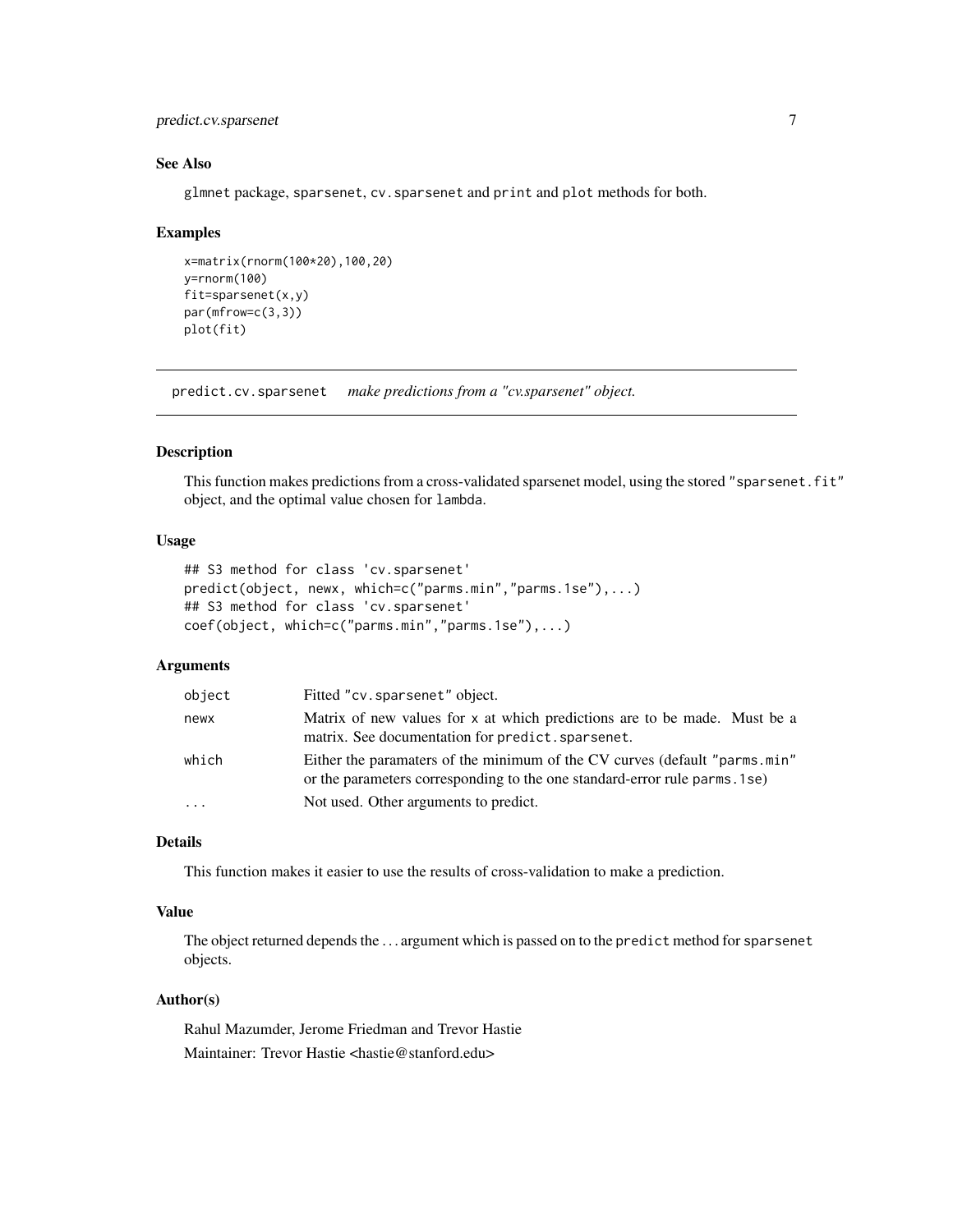## References

http://www.stanford.edu/~hastie/Papers/Sparsenet/jasa\_MFH\_final.pdf

## See Also

glmnet package, sparsenet, cv.sparsenet and print and plot methods for both.

## Examples

```
x=matrix(rnorm(100*20),100,20)
y=rnorm(100)
fitcv=cv.sparsenet(x,y)
predict(fitcv,x)
```
predict.sparsenet *make predictions from a "sparsenet" object.*

#### Description

Similar to other predict methods, this functions predicts fitted values, coefficients and more from a fitted "sparsenet" object.

## Usage

```
## S3 method for class 'sparsenet'
predict(object, newx, s = NULL, which.gamma = NULL,
type=c("response","coefficients","nonzero"), exact = FALSE, ...)
## S3 method for class 'sparsenet'
coef(object,s=NULL, which.gamma = NULL,exact=FALSE, ...)
```
## Arguments

| object       | Fitted "sparsenet" model object.                                                                                                                                                                                               |
|--------------|--------------------------------------------------------------------------------------------------------------------------------------------------------------------------------------------------------------------------------|
| newx         | Matrix of new values for x at which predictions are to be made. Must be a<br>matrix. This argument is not used for type=c("coefficients", "nonzero")                                                                           |
| <sub>S</sub> | Value(s) of the penalty parameter 1 ambda at which predictions are required. De-<br>fault is the entire sequence used to create the model.                                                                                     |
| which.gamma  | Index or indices of gamma values at which predictions are to be made. Default is<br>all those used in the fit                                                                                                                  |
| type         | "response" returns fitted predictions at newx. Type "coefficients" computes<br>the coefficients at the requested values for s. Type "nonzero" returns lists of<br>the indices of the nonzero coefficients for each value of s. |

<span id="page-7-0"></span>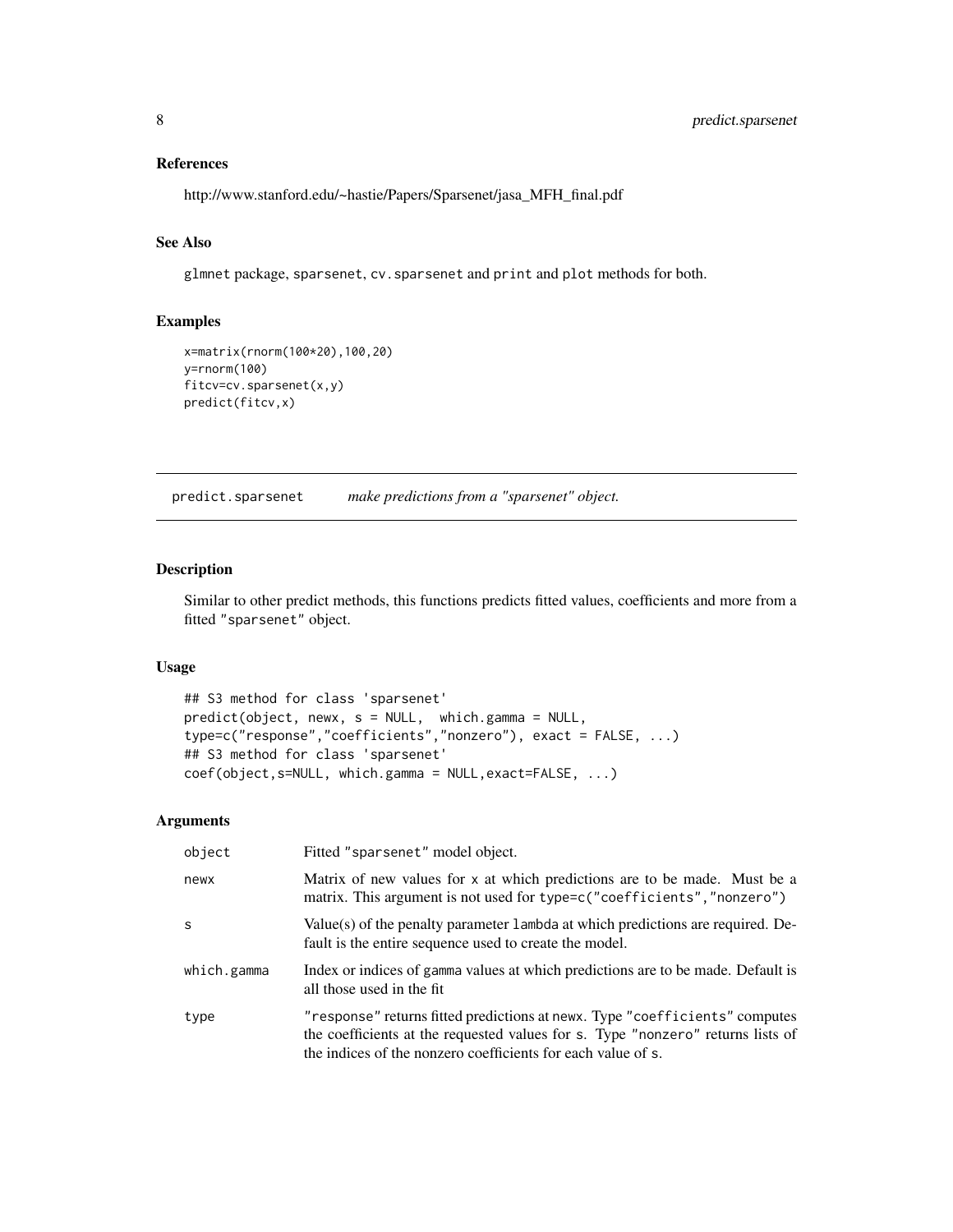#### <span id="page-8-0"></span>sparsenet 9

| exact    | By default (exact=FALSE) the predict function uses linear interpolation to make     |
|----------|-------------------------------------------------------------------------------------|
|          | predictions for values of s that do not coincide with those used in the fitting al- |
|          | gorithm. Currently exact=TRUE is not implemented, but prints an error message       |
|          | telling the user how to achieve the exact predictions. This is done my rerunning    |
|          | the algorithm with the desired values interspersed (in order) with the values used  |
|          | in the original fit.                                                                |
| $\cdots$ | Not used. Other arguments to predict.                                               |

## Details

The shape of the objects returned depends on which which.gamma has more than one element. If more than one element, a list of predictions is returned, one for each gamma.

#### Value

The object returned depends on type.

#### Author(s)

Rahul Mazumder, Jerome Friedman and Trevor Hastie Maintainer: Trevor Hastie <hastie@stanford.edu>

#### References

http://www.stanford.edu/~hastie/Papers/Sparsenet/jasa\_MFH\_final.pdf

#### See Also

glmnet package, sparsenet, cv.sparsenet and print and plot methods for both.

## Examples

```
x=matrix(rnorm(100*20),100,20)
y=rnorm(100)
fit=sparsenet(x,y)
predict(fit, which.gamma=5,type="nonzero")
predict(fit,x)
```
sparsenet *Fit a linear model regularized by the nonconvex MC+ sparsity penalty*

#### Description

Sparsenet uses coordinate descent on the MC+ nonconvex penalty family, and fits a surface of solutions over the two-dimensional parameter space. This penalty family is indexed by an overall strength paramter lambda (like lasso), and a convexity parameter gamma. Gamma = infinity corresponds to the lasso, and gamma = 1 best subset.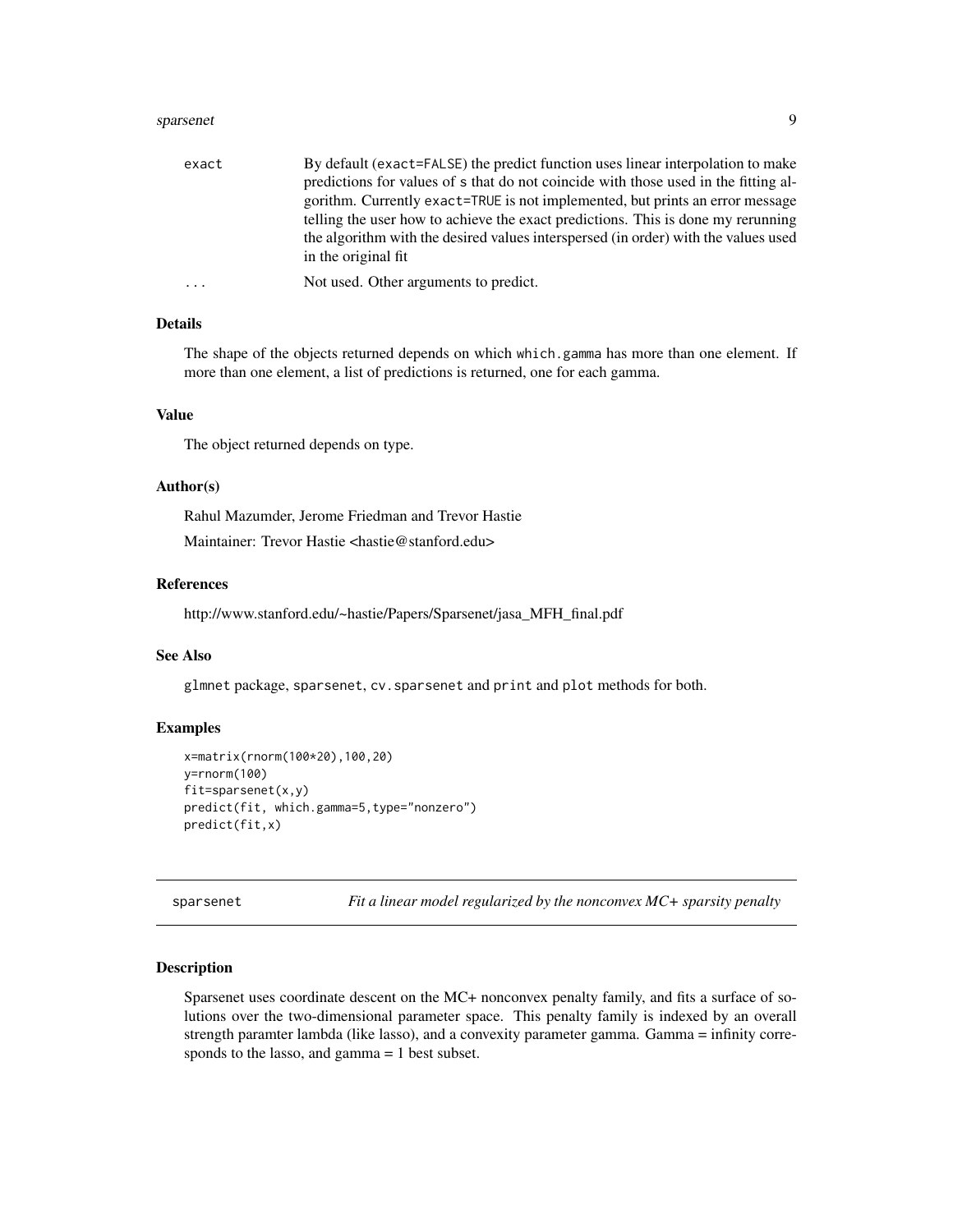## Usage

```
sparsenet(x, y, weights, exclude, dfmax = nvars + 1, pmax = min(dfmax *2, nvars),
ngamma = 9, nlambda = 50, max.gamma = 150, min.gamma = 1.000001,
lambda.min.ratio = ifelse(nobs < nvars, 0.01, 1e-04), lambda = NULL,
gamma = NULL, parms = NULL, warm = c("lambda", "gamma", "both"),
thresh = 1e-05, maxit = 1e+06)
```
## Arguments

| X                | Input matrix of nobs x nvars predictors                                                                                                                                                                                                                                                                                                                                                                                                                                                                                      |
|------------------|------------------------------------------------------------------------------------------------------------------------------------------------------------------------------------------------------------------------------------------------------------------------------------------------------------------------------------------------------------------------------------------------------------------------------------------------------------------------------------------------------------------------------|
| у                | response vector                                                                                                                                                                                                                                                                                                                                                                                                                                                                                                              |
| weights          | Observation weights; default 1 for each observation                                                                                                                                                                                                                                                                                                                                                                                                                                                                          |
| exclude          | Indices of variables to be excluded from the model. Default is none.                                                                                                                                                                                                                                                                                                                                                                                                                                                         |
| dfmax            | Limit the maximum number of variables in the model. Useful for very large<br>nvars, if a partial path is desired.                                                                                                                                                                                                                                                                                                                                                                                                            |
| pmax             | Limit the maximum number of variables ever to be nonzero                                                                                                                                                                                                                                                                                                                                                                                                                                                                     |
| ngamma           | Number of gamma values, if gamma not supplied; default is 9.                                                                                                                                                                                                                                                                                                                                                                                                                                                                 |
| nlambda          | Number of lambda values, if lambda not supplied; default is 50                                                                                                                                                                                                                                                                                                                                                                                                                                                               |
| max.gamma        | Largest gamma value to be used, apart from infinity (lasso), if gamma not sup-<br>plied; default is 150                                                                                                                                                                                                                                                                                                                                                                                                                      |
| min.gamma        | Smallest value of gamma to use, and should be $>1$ ; default is 1.000001                                                                                                                                                                                                                                                                                                                                                                                                                                                     |
| lambda.min.ratio |                                                                                                                                                                                                                                                                                                                                                                                                                                                                                                                              |
|                  | Smallest value for lambda, as a fraction of lambda.max, the (data derived) entry<br>value (i.e. the smallest value for which all coefficients are zero). The default<br>depends on the sample size nobs relative to the number of variables nvars. If<br>nobs > nvars, the default is 0.0001, close to zero. If nobs < nvars, the default<br>is 0.01. A very small value of lambda.min.ratio will lead to a saturated fit in<br>the nobs $\leq$ nvars case.                                                                  |
| lambda           | A user supplied lambda sequence, in decreasing order. Typical usage is to<br>have the program compute its own lambda sequence based on nlambda and<br>lambda.min.ratio. Supplying a value of lambda overrides this. WARNING:<br>use with care. Do not supply a single value for lambda (for predictions after<br>CV use predict() instead). Supply instead a decreasing sequence of lambda<br>values. sparsenet relies on its warms starts for speed, and its often faster to fit<br>a whole path than compute a single fit. |
| gamma            | Sparsity parameter vector, with 1 <gamma<infty. best-<br="" corresponds="" gamma="1" to="">subset regression, gamma=infty to the lasso. Should be given in decreasing or-<br/>der.</gamma<infty.>                                                                                                                                                                                                                                                                                                                            |
| parms            | An optional three-dimensional array: 2x ngamma x nlambda. Here the user can<br>supply exactly the gamma, lambda pairs that are to be traversed by the coordi-<br>nate descent algorithm.                                                                                                                                                                                                                                                                                                                                     |
| warm             | How to traverse the grid. Default is "lambda", meaning warm starts from the<br>previous lambda with the same gamma. "gamma" means the opposite, previous<br>gamma for the same lambda. "both" tries both warm starts, and uses the one that<br>improves the criterion the most.                                                                                                                                                                                                                                              |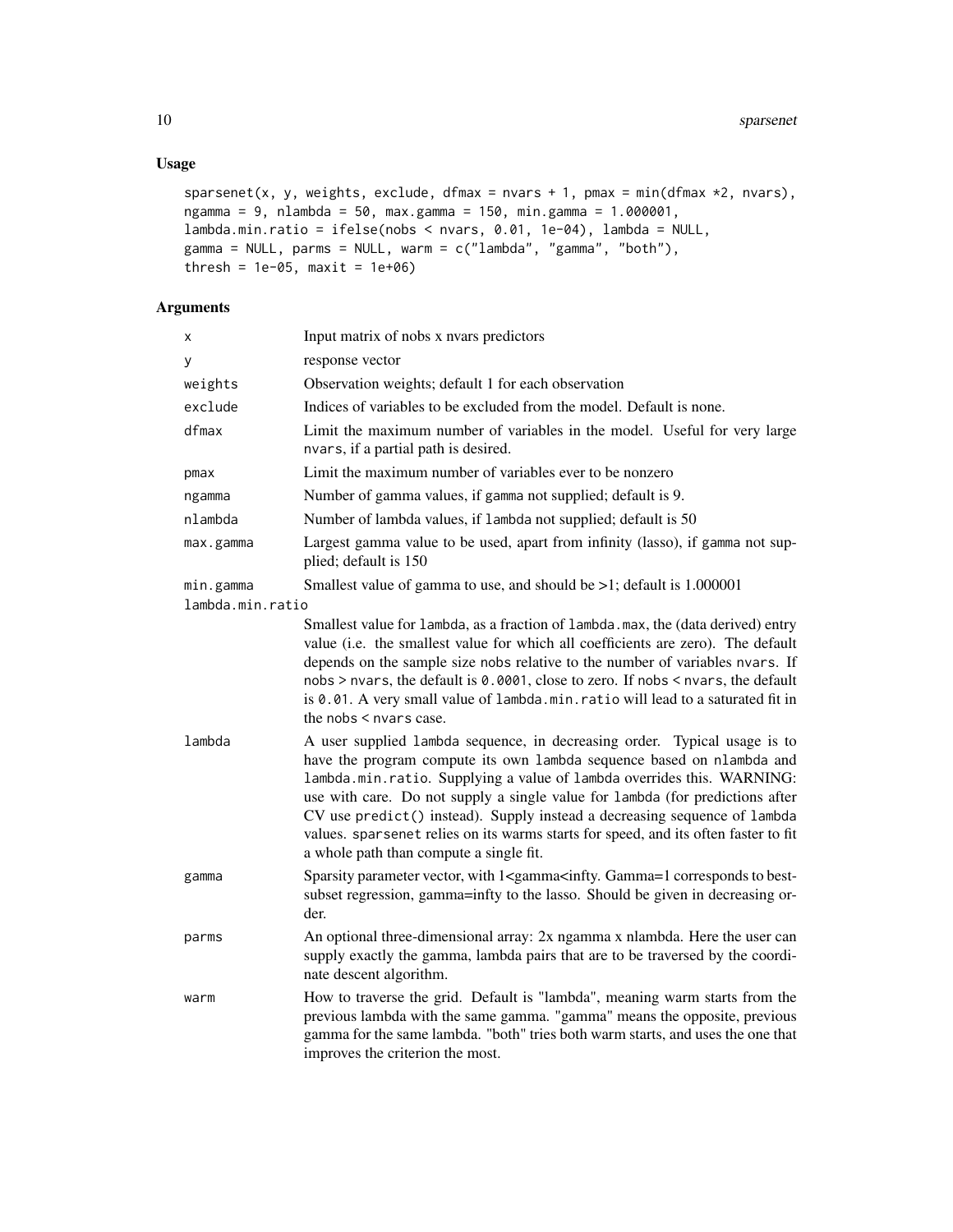#### sparsenet the contract of the sparsenet of the sparsenet of the sparsenet of the sparsenet of the sparsenet of the sparsenet of the sparsenet of the sparsenet of the sparsenet of the sparsenet of the sparsenet of the spars

| thresh | Convergence threshold for coordinate descent. Each coordinate-descent loop       |
|--------|----------------------------------------------------------------------------------|
|        | continues until the maximum change in the objective after any coefficient update |
|        | is less than thresh times the null Rss. Defaults value is 1E-5.                  |
| maxit  | Maximum number of passes over the data for all lambda/gamma values; default      |
|        | is $10^{6}$ .                                                                    |

#### Details

This algorithm operates like glmnet, with its alpha parameter which moves the penalty between lasso and ridge; here gamma moves it between lasso and best subset. The algorithm traverses the two dimensional gamma/lambda array in a nested loop, with decreasing gamma in the outer loop, and decreasing lambda in the inner loop. Because of the nature of the MC+ penalty, each coordinate update is a convex problem, with a simple two-threshold shrinking scheme: beta< lambda set to zero; beta > lambda\*gamma leave alone; beta inbetween, shrink proportionally. Note that this algorithm ALWAYS standardizes the columns of x and y to have mean zero and variance 1 (using the 1/N averaging) before it computes its fit. The coefficients reflect the original scale.

#### Value

An object of class "sparsenet", with a number of components. Mostly one will access the components via generic functions like coef(), plot(), predict() etc.

| call         | the call that produced this object                                                                                                                                                                                                                                                                |
|--------------|---------------------------------------------------------------------------------------------------------------------------------------------------------------------------------------------------------------------------------------------------------------------------------------------------|
| rsa          | The percentage variance explained on the training data; an ngamma x nlambda<br>matrix.                                                                                                                                                                                                            |
| jerr         | error flag, for warnings and errors (largely for internal debugging).                                                                                                                                                                                                                             |
| coefficients | A coefficient list with ngamma elements; each of these is a coefficient list with<br>various components: the matrix beta of coefficients, its dimension dim, the vec-<br>tor of intercepts, the lambda sequence, the gamma value, the sequence of df<br>(nonzero coefficients) for each solution. |
| parms        | Irrespective how the parameters were input, the three-way array of what was<br>used.                                                                                                                                                                                                              |
| gamma        | The gamma values used                                                                                                                                                                                                                                                                             |
| lambda       | The lambda values used                                                                                                                                                                                                                                                                            |
| max.lambda   | The entry value for lambda                                                                                                                                                                                                                                                                        |

## Author(s)

Rahul Mazumder, Jerome Friedman and Trevor Hastie Maintainer: Trevor Hastie <hastie@stanford.edu>

## References

http://www.stanford.edu/~hastie/Papers/Sparsenet/jasa\_MFH\_final.pdf

#### See Also

glmnet package, predict, coef, print and plot methods, and the cv.sparsenet function.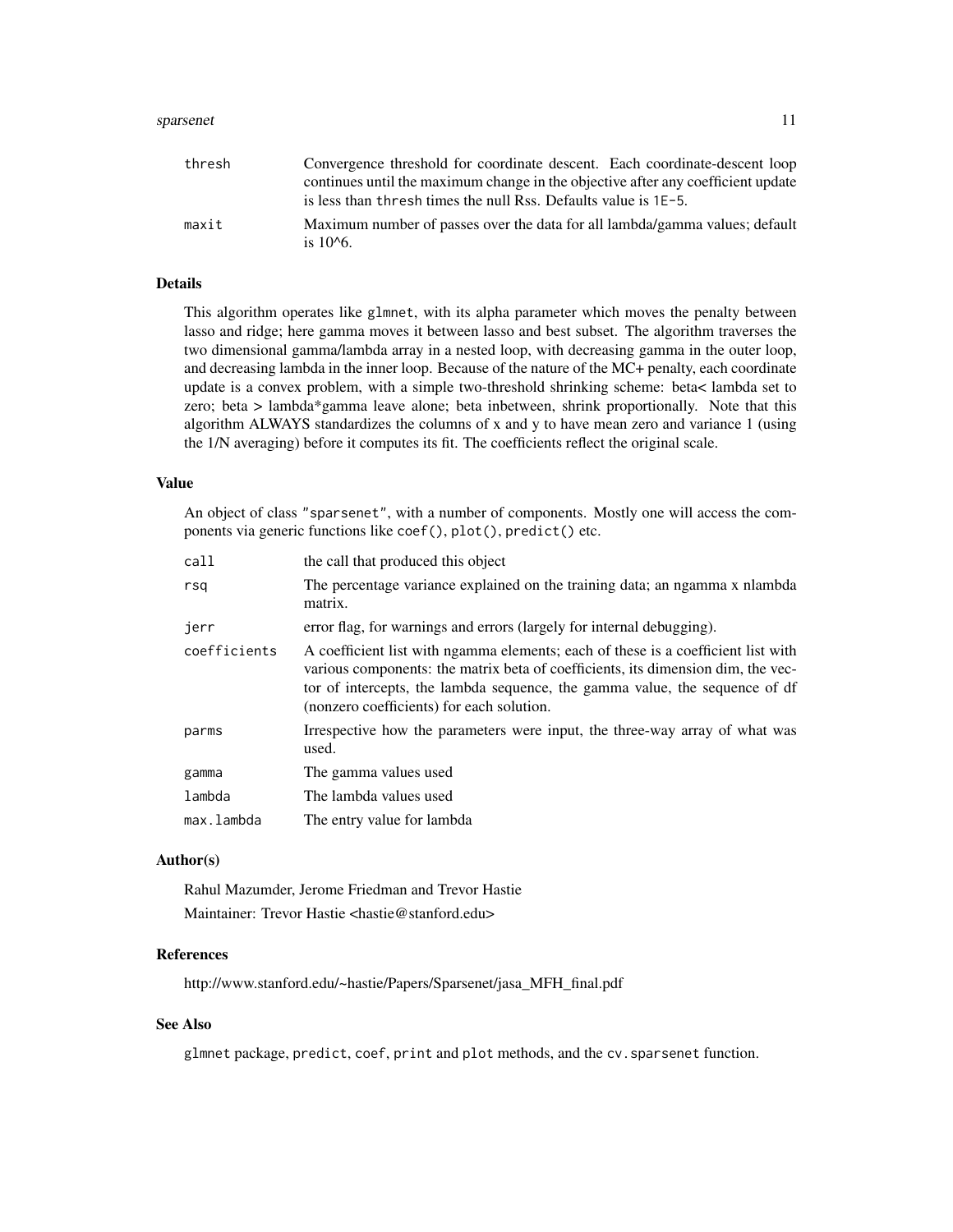12 sparsenet

## Examples

```
train.data=gendata(100,1000,nonzero=30,rho=0.3,snr=3)
fit=sparsenet(train.data$x,train.data$y)
par(mfrow=c(3,3))
plot(fit)
par(mfrow=c(1,1))
fitcv=cv.sparsenet(train.data$x,train.data$y,trace.it=TRUE)
plot(fitcv)
```